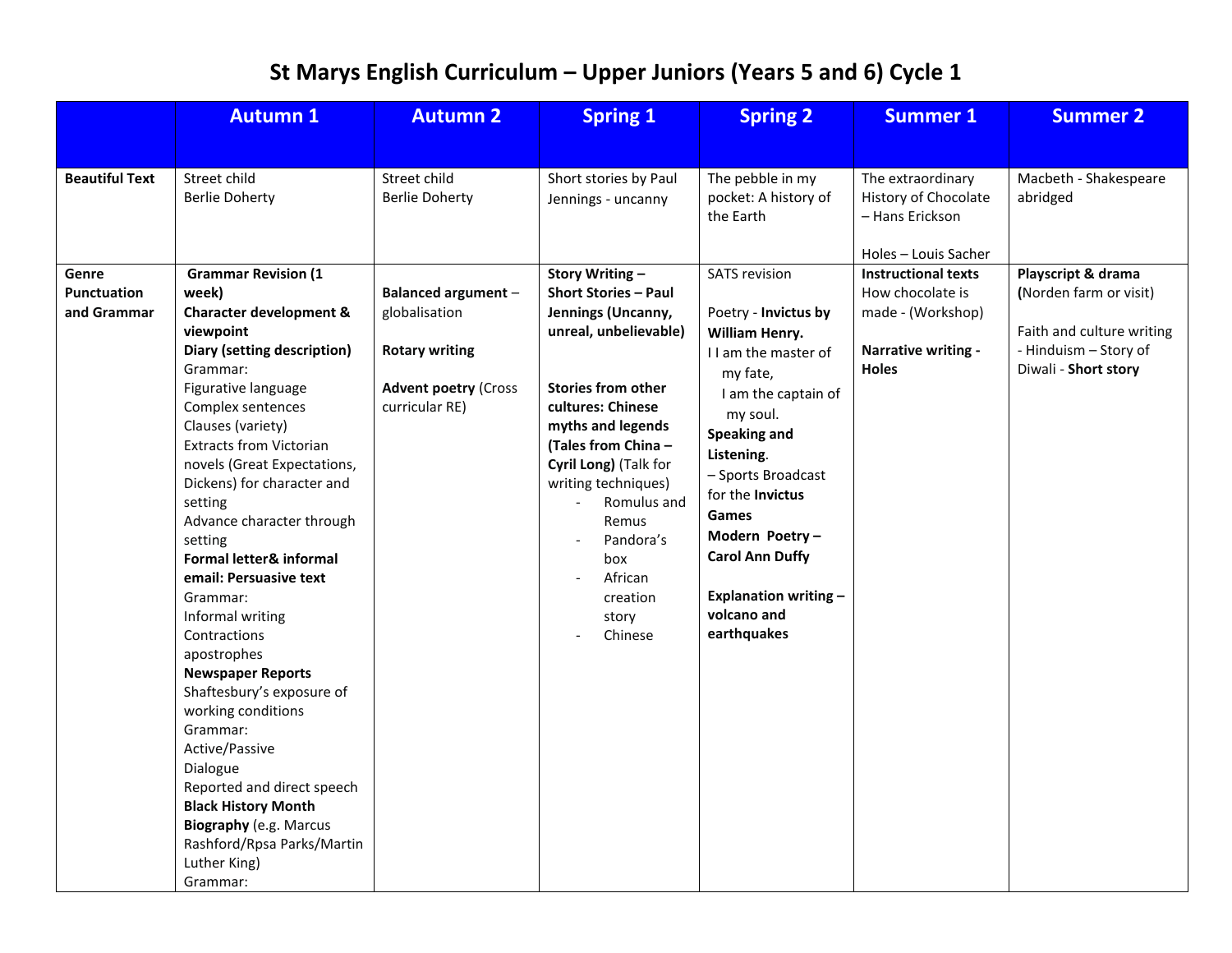|                                     | Formal language<br>Active & passive<br>Relative clauses<br>Subjunctive mood<br><b>Tenses</b>                                                                                                                                                                                                                                                                                              |                                                                                                                                                                                                                                                                                                                                                                                                                                                                                                                                                                                                                                                                                                                                                                                                                                                                                                                                                                                                                                                                                                                                                                                                                                                                                                                                                                                                                                                                                                                       |  |  |  |                                                                                                                                                                                                                                                                                    |  |  |
|-------------------------------------|-------------------------------------------------------------------------------------------------------------------------------------------------------------------------------------------------------------------------------------------------------------------------------------------------------------------------------------------------------------------------------------------|-----------------------------------------------------------------------------------------------------------------------------------------------------------------------------------------------------------------------------------------------------------------------------------------------------------------------------------------------------------------------------------------------------------------------------------------------------------------------------------------------------------------------------------------------------------------------------------------------------------------------------------------------------------------------------------------------------------------------------------------------------------------------------------------------------------------------------------------------------------------------------------------------------------------------------------------------------------------------------------------------------------------------------------------------------------------------------------------------------------------------------------------------------------------------------------------------------------------------------------------------------------------------------------------------------------------------------------------------------------------------------------------------------------------------------------------------------------------------------------------------------------------------|--|--|--|------------------------------------------------------------------------------------------------------------------------------------------------------------------------------------------------------------------------------------------------------------------------------------|--|--|
|                                     |                                                                                                                                                                                                                                                                                                                                                                                           |                                                                                                                                                                                                                                                                                                                                                                                                                                                                                                                                                                                                                                                                                                                                                                                                                                                                                                                                                                                                                                                                                                                                                                                                                                                                                                                                                                                                                                                                                                                       |  |  |  |                                                                                                                                                                                                                                                                                    |  |  |
| <b>Reading and</b><br>Comprehension |                                                                                                                                                                                                                                                                                                                                                                                           | Comprehension                                                                                                                                                                                                                                                                                                                                                                                                                                                                                                                                                                                                                                                                                                                                                                                                                                                                                                                                                                                                                                                                                                                                                                                                                                                                                                                                                                                                                                                                                                         |  |  |  |                                                                                                                                                                                                                                                                                    |  |  |
|                                     | maintain positive attitudes to reading and understanding:<br>$\bullet$<br>٠<br>$\bullet$<br>$\bullet$<br>$\bullet$<br>learn a wider range of poetry by heart<br>$\bullet$<br>$\bullet$<br>meaning is clear to an audience<br>understand what they read:<br>$\bullet$<br>$\bullet$<br>$\bullet$<br>$\bullet$<br>$\bullet$<br>$\bullet$<br>$\bullet$<br>$\bullet$<br>$\bullet$<br>$\bullet$ | continue to read and discuss an increasingly wide range of fiction, poetry, plays, non-fiction and reference books or textbooks<br>read books that are structured in different ways and read for a range of purposes<br>increase their familiarity with a wide range of books, including myths, legends and traditional stories, modern fiction, fiction from our<br>literary heritage, and books from other cultures and traditions<br>recommend books that they have read to their peers, giving reasons for their choices<br>identify and discuss themes and conventions in and across a wide range of writing<br>make comparisons within and across books<br>prepare poems and plays to read aloud and to perform, showing understanding through intonation, tone and volume so that the<br>check that the book makes sense to them, discussing their understanding and exploring the meaning of words in context<br>ask questions to improve their understanding<br>predict what might happen from details stated and implied<br>summarise the main ideas drawn from more than one paragraph, identifying key details that support the main ideas<br>identify how language, structure and presentation contribute to meaning<br>discuss and evaluate how authors use language, including figurative language, considering the impact on the reader<br>distinguish between statements of fact and opinion<br>retrieve, record and present information from non-fiction<br>ideas and challenging views courteously |  |  |  | draw inferences such as inferring characters' feelings, thoughts and motives from their actions, and justifying inferences with evidence<br>participate in discussions about books that are read to them and those they can read for themselves, building on their own and others' |  |  |
|                                     | explain and discuss their understanding of what they have read, including through formal presentations and debates, maintaining a<br>$\bullet$<br>focus on the topic and using notes where necessary<br>provide reasoned justifications for their views.                                                                                                                                  |                                                                                                                                                                                                                                                                                                                                                                                                                                                                                                                                                                                                                                                                                                                                                                                                                                                                                                                                                                                                                                                                                                                                                                                                                                                                                                                                                                                                                                                                                                                       |  |  |  |                                                                                                                                                                                                                                                                                    |  |  |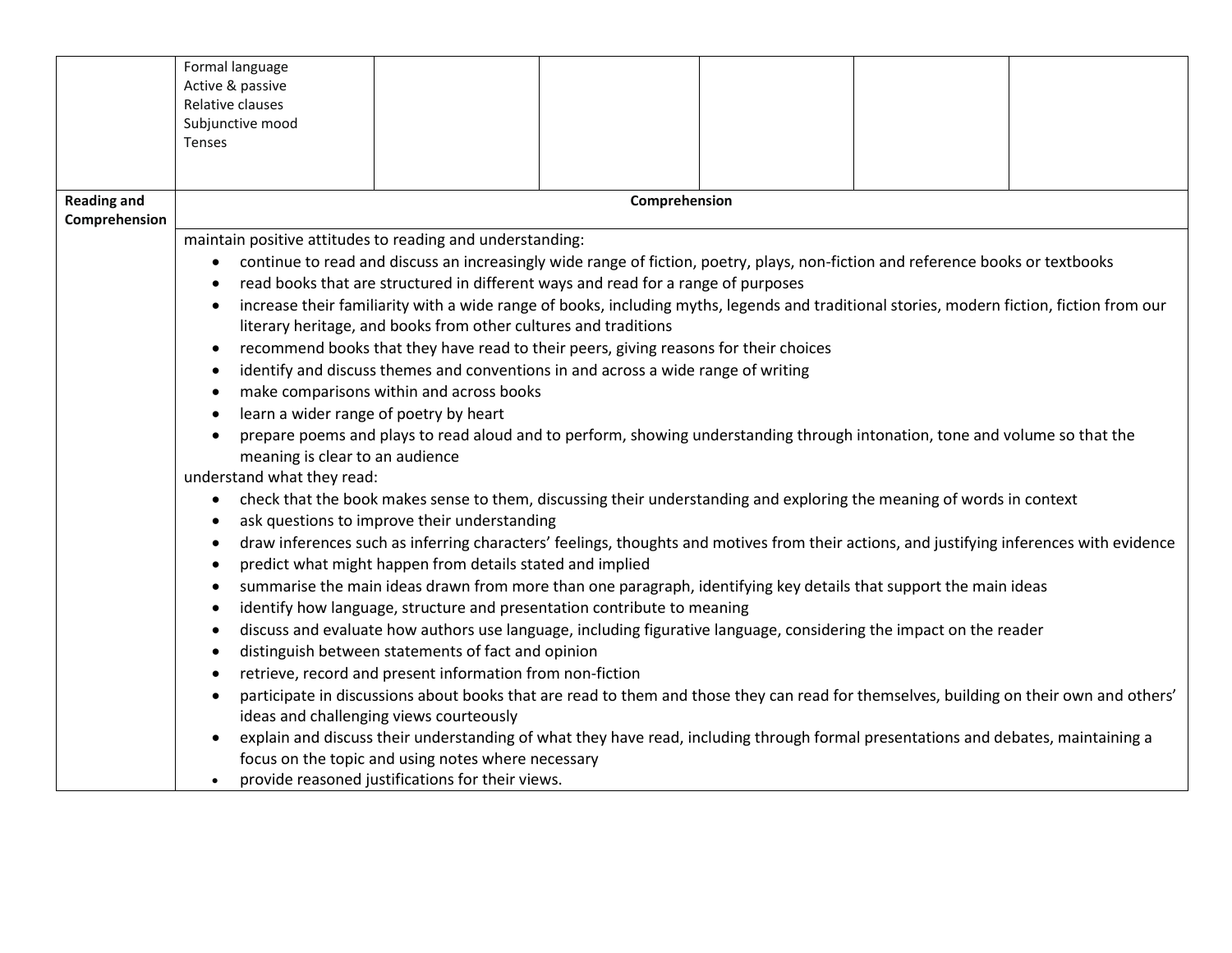## **St Marys English Curriculum – Upper Juniors (Years 5 and 6) Cycle 2**

|                                            | <b>Autumn 1</b>                                                                                                                                                                                                                                                                                                                                                                                                              | <b>Autumn 2</b>                                                                                                                                            | <b>Spring 1</b>                                                                                                                                                                                          | <b>Spring 2</b>                                                                                                                                                                                                  | <b>Summer 1</b>                                                                                                                                                                                                                                                                                                                                                                                                                                                                                                                                                          | <b>Summer 2</b>                                                                                                                                                                                                                                                                                                                                              |
|--------------------------------------------|------------------------------------------------------------------------------------------------------------------------------------------------------------------------------------------------------------------------------------------------------------------------------------------------------------------------------------------------------------------------------------------------------------------------------|------------------------------------------------------------------------------------------------------------------------------------------------------------|----------------------------------------------------------------------------------------------------------------------------------------------------------------------------------------------------------|------------------------------------------------------------------------------------------------------------------------------------------------------------------------------------------------------------------|--------------------------------------------------------------------------------------------------------------------------------------------------------------------------------------------------------------------------------------------------------------------------------------------------------------------------------------------------------------------------------------------------------------------------------------------------------------------------------------------------------------------------------------------------------------------------|--------------------------------------------------------------------------------------------------------------------------------------------------------------------------------------------------------------------------------------------------------------------------------------------------------------------------------------------------------------|
| <b>Beautiful Texts</b>                     | Private Peaceful<br>(Michael Morpurgo)                                                                                                                                                                                                                                                                                                                                                                                       | No one is too small to<br>make a difference<br>(Greta Thunberg)                                                                                            | Non-fiction (Battle of<br>Britain)                                                                                                                                                                       | Lost Lives<br>Surviors stories (David<br>Long)                                                                                                                                                                   | Skellig (Robert<br>Swindells)                                                                                                                                                                                                                                                                                                                                                                                                                                                                                                                                            | Poems from around<br>the world - Rudyard<br>Kipling<br>Survivors by David Long                                                                                                                                                                                                                                                                               |
| Genre<br><b>Punctuation</b><br>and Grammar | <b>Setting</b><br>Similes, metaphors,<br>personification<br>Expanded noun<br>phrases<br><b>Persuasion (leaflet &amp;</b><br>poster)<br>Viewpoint<br>Relative pronouns<br>Playscript & drama<br>Colons<br><b>Diary writing</b><br>Time adverbials<br>Speech in inverted<br>commas<br>Brackets & dashes for<br>parenthesis<br>Relative clauses<br><b>First World War</b><br>poetry (Cross curricular<br>history)<br>Pobble 365 | War Poetry (1 week)<br><b>Formal letter writing</b><br>(Cross curricular<br>geography)<br>Discursive text -<br>balanced argument<br>Debate<br>Book review, | <b>Narrative writing</b><br>-Structure-Flashbacks<br>-Setting and character<br>descriptions<br>Short Film: The Piano-<br>WW <sub>2</sub><br>Factfile/Newspaper/<br><b>Report (History)</b><br>Pobble 365 | Narrative<br><b>Explanation text</b><br>(Easter Vigil)<br>Poetry week - cross<br>curricular geography<br>Diary,<br>Discussion,<br>Instructions,<br><b>Information text</b><br>Pobble 365<br><b>SATS</b> revision | character analysis,<br>descriptive setting<br>writing, diary entry,<br>poetry writing, internal<br>monologue, balanced<br>argument, discussion<br>text<br>Non-chronological<br>report, informal note<br>writing, Newspaper<br>Explanation<br>Fact files<br>Information text<br>Recount<br>Short story - suspense<br>- Dracula - Creating<br>atmosphere<br>Integrating dialogue to<br>convey character and<br>advance action<br>direct speech,<br>figurative language,<br>prepositions, expanded<br>noun phrases, writing<br>in the first person,<br>adverbs, adjectives, | <b>Reading Poetry</b><br>(including poems from<br>other cultures)<br>Poetry<br><b>IF - Rudyard Kipling</b><br>If you can meet with<br>Triumph and Disaster<br>And treat those two<br>impostors just the<br>same.<br>Non-chronolgical<br>report<br>(geography)<br>Pobble 365<br><b>Faith and culture</b><br>writing<br>Playscripts - Romeo &<br><b>Juliet</b> |